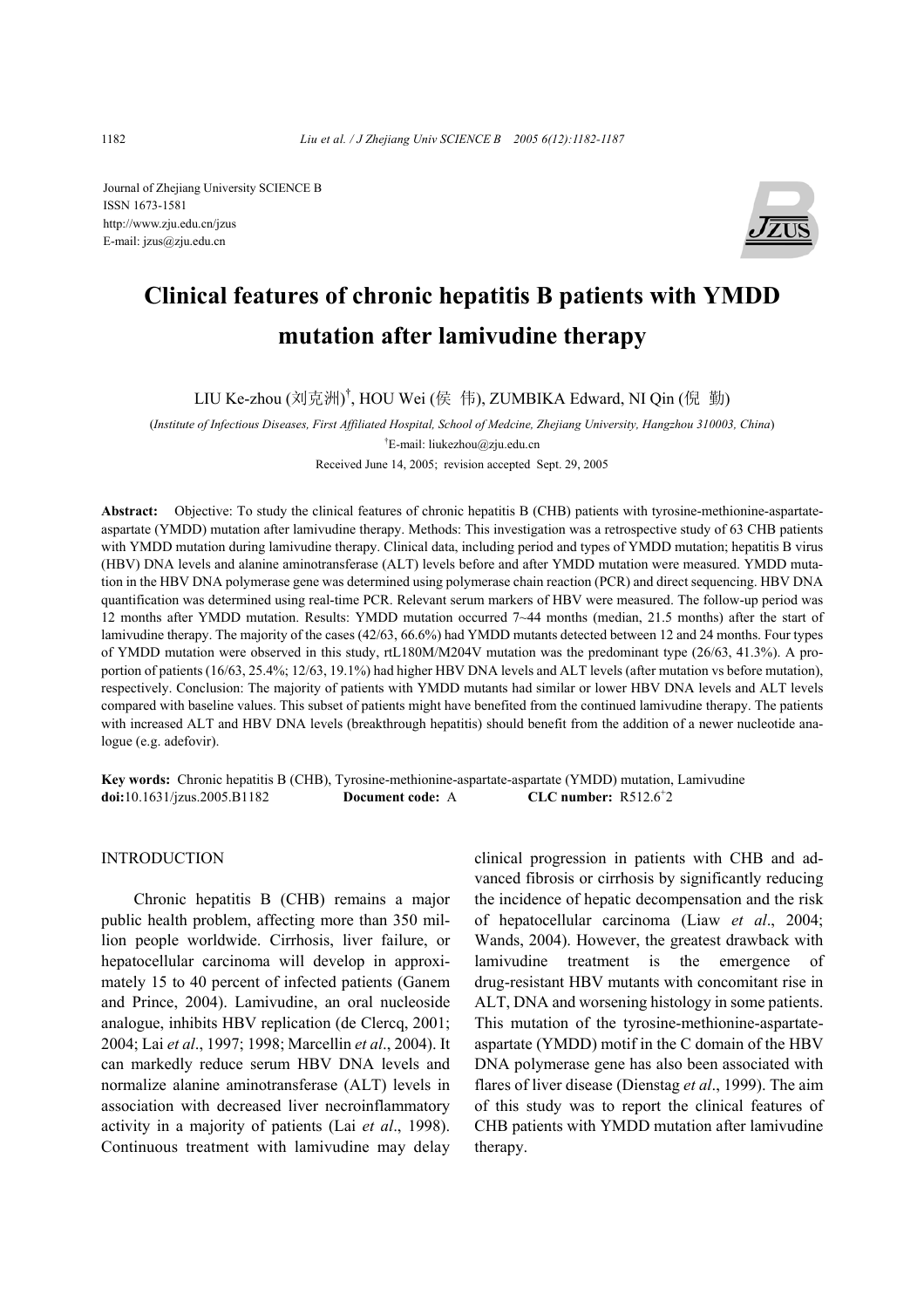#### MATERIALS AND METHODS

### **Patients**

This investigation was a retrospective study of 63 patients with CHB. These patients were assessed in an inpatient and outpatient setting for the presence of the YMDD mutation during lamivudine therapy in our hospital from April 1999 to May 2005. They were 49 men and 14 women, aged from 7~68 years. Among these patients, 27, 21 and 15 patients, respectively, had CHB history for less than 5 years, 6~10 years and more than 11 years. In addition, 49 cases were HBeAg positive and 14 were HBeAg negative, HBV DNA levels varied from  $10^5 \sim 10^8$ . Each patient was treated with a single oral dose of 100 mg of lamivudine every day. After YMDD mutation, all patients were followed up monthly; the follow-up period was 12 months. Among these patients, 6 patients discontinued lamivudine therapy; instead, they were treated with Chinese herbs at their own request, 57 patients continued lamivudine therapy. After the emergence of breakthrough hepatitis (ALT becoming abnormal after a period of ALT normalization and re-elevation of HBV-DNA levels after YMDD mutation), 27 patients received lamivudine (100 mg/d) and adefovir dipivoxil (10 mg/d) in combination for 12 months and 6 patients received lamivudine (100 mg/d) and Chinese herbs in combination. Another 24 patients without breakthrough hepatitis continued lamivudine monotherapy (Fig.1).



**Fig.1 Clinical course of 63 CHB patients with YMDD mutation after lamivudine monotherapy** 

#### **Polymerase chain reactions and sequencing**

Mutation in the HBV DNA polymerase gene

was determined using polymerase chain reaction (PCR) and direct sequencing. Briefly, DNA was extracted from sera using a QIA Amp DNA blood kit (Qiagene, Inc. Hilden, Germany) and then amplified using PCR. The amplification reactions were performed as follows: the amplification reaction contained 1 µl each of 25 µmol/L specific primers, 1 µl 10 mmol/L dNTP mixture (dATP, dGTP, dCTP, dTTP), 4 µl 25 mmol MgCl2, 2.5 U *Taq* DNA polymerase (Promega, USA) and 5 µl 10×PCR buffer solution. The total volume was brought to 50  $\mu$ l using ddH<sub>2</sub>O. The PCR amplifications were performed in a PTC-200 peltier thermal cycler (MJ Research, USA) under the following conditions: after an initial denaturation for 5 min at 94 °C, samples were subjected to 35 cycles of amplification (94  $\degree$ C 45 s, 55  $\degree$ C 45 s, 72 °C 1 min), followed by a final extension of 5 min at 72 °C. The forward primer was (5′ CTCCAATCACTC-ACCAAC 3′) and the reverse primer was (5′ GGGTTTAAATGTATACCCA 3′). The purification of PCR products was performed by QIAquick PCR purification kit according to manufacturer's instructions (QIAGEN, USA). Sequence analysis of the PCR products was performed by DYEnamic<sup>TM</sup> ET dye terminator cycle sequencing Kit (AmershamBioscience) in a MegaBACE<sup>TM</sup> 500 according to manufacturer's instructions. The three primers for sequencing were the forward primer and reverse primer as mentioned above, and the sequencing primer (5′ GTAATTCCCATCCC 3′). Sequence analysis software was used to analyze the results.

#### **Real-time fluorescence PCR**

HBV DNA quantification was determined using real-time PCR. Briefly, HBV DNA was extracted from sera using a QIA Amp DNA blood kit (Qiagene, Inc. Hilden, Germany) and then quantified using real-time PCR. Sense primer was (5′ ATCCTGCTG-CTATGCCTCATCTT 3′) and reverse primer was (5′ ACAGTGGGGGAAAGCCCTACGAA 3′). A fluorogenic probe (5′ R-TGGCTAGTTTACAGTGCC-ATTTG-Q 3′) located between the primers was synthesized by Biosearch Inc. Amplification and detection were done with FTC-2000 detection system (Funglyn Biotech). The 50 ml reaction mixture contained 5 ml of 10×Taqman buffer, 200 nmol/L each dATP, dTTP, dGTP dCTP, 0.5 µmol/L each primer, 0.25 µmol/L of Taqman probe, 0.5 U uracil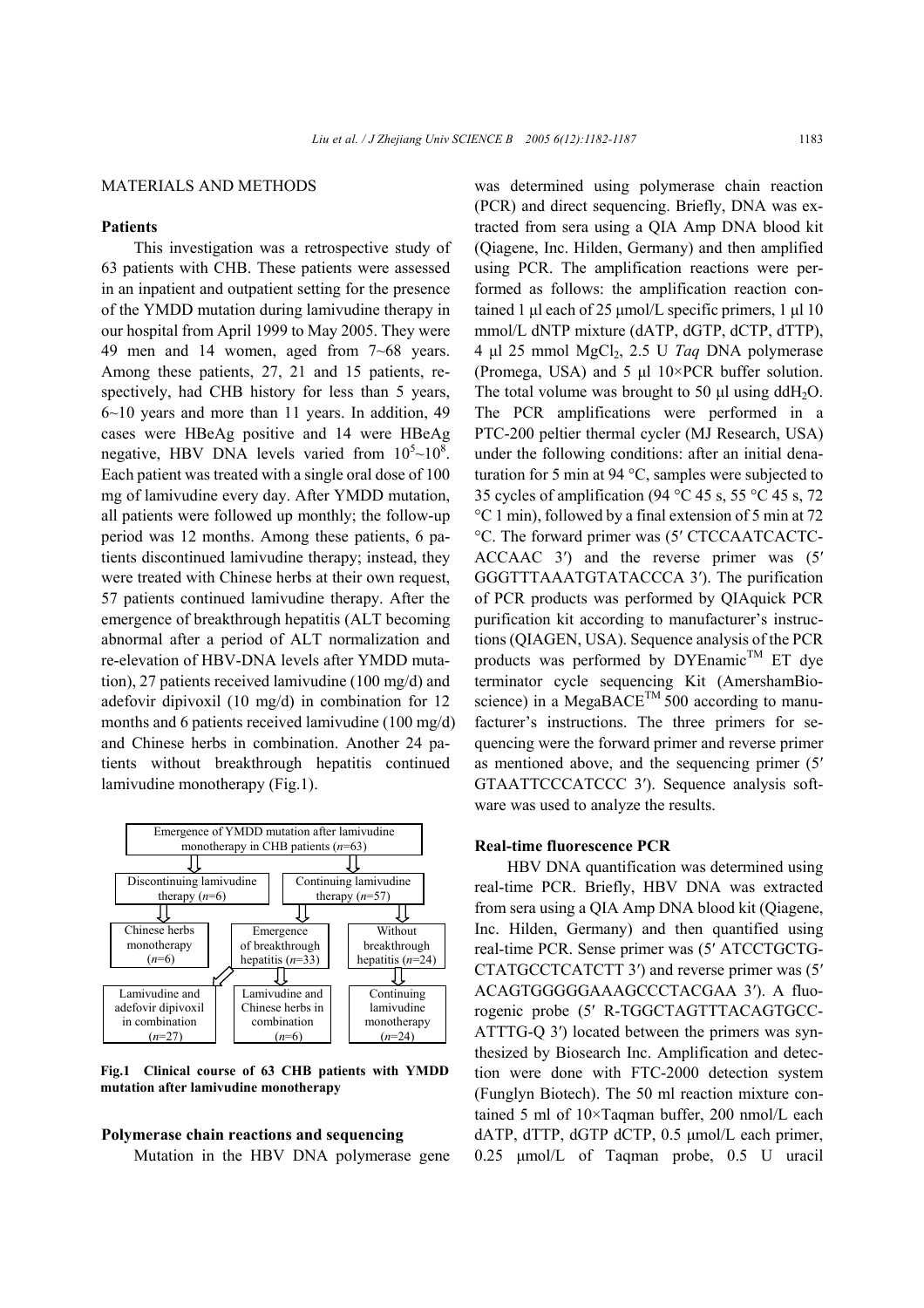N-glycosylase (UNG), 1.5 U hotstar *Taq* DNA polymerase (QIAGEN, USA). Following activation of UNG (2 min at 37 °C) and hotstar *Taq* DNA polymerase (15 min at 95 °C), the 35 cycles amplification procedure consisted of heating at 93 °C for 10 s and 62 °C for 35 s. Fluorescence values of each tube were measured at the end of 62 °C step.

# **Relevant serum markers of HBV and biochemical detection**

HBeAg was determined by radioimmunoassay (RIA) diagnostic kits (Wei Fang 3V Biotechnology, Wei Fang, China). ALT measurements were carried at the Centre of Clinical Laboratory, on a computerised automatic multi-analyser Hitachi 7600 (Hitachi Limited, Japan).

#### **RESULTS**

### **Occurrence of YMDD mutation**

YMDD mutant occurred 8~44 months (median, 21.5 months) after the commencement of lamivudine therapy. Among them, 8 cases (8/63, 12.7%) had YMDD mutant less than 12 months; 42 cases (42/63, 66.6%) 12~24 months and 13 cases (13/63, 20.7%) more than 24 months.

#### **Types of YMDD mutation**

Among the 63 patients, 26 patients (26/63, 41.3%) had rtL180M/M204V mutation, 14/63 (22.2%) had rtL180M/M204I mutation and 18/63 (28.6%) had rtM204I mutation, respectively. There were also 5/63 (7.9%) who had only the rtL180M mutation. However, no YMDD mutants were found in these patients before the start of lamivudine therapy.

## **HBV DNA levels before lamivudine therapy and after YMDD mutation**

Before lamivudine therapy, the HBV DNA levels of the 63 patients were as follows:  $(10^5, 12 \text{ cases},$ 19.1%);  $(10^6, 30 \text{ cases}, 47.6\%)$ ;  $(10^7, 15 \text{ cases},$ 23.8%); (10<sup>8</sup>, 6 cases, 9.5%); (10<sup>9</sup>, 0 case, 0.0%).

After YMDD mutation, the HBV DNA levels of the 63 patients were as follows:  $(10^5, 26 \text{ cases}, 41.3\%);$  $(10^6, 22 \text{ cases}, 34.9\%); (10^7, 12 \text{ cases}, 19.0\%); (10^8, 2)$ cases, 3.2%);  $(10^9, 1 \text{ case}, 1.6\%)$  (Fig.2).



**Fig.2 HBV DNA levels before lamivudine therapy and after YMDD mutation** 

Among the 63 patients, 17 patients (17/63, 27.0%) had similar HBV DNA levels (after mutation vs before therapy); 30 patients (30/63, 47.6%) had lower HBV DNA levels (after mutation vs before therapy) and 16 patients (16/63, 25.4%) had higher HBV DNA levels (after mutation vs before therapy), respectively (Fig.3).



**Fig.3 Comparison of DNA levels (after YMDD mutation vs before lamivudine therapy)** 

## **ALT levels before lamivudine therapy and after YMDD mutation**

Before lamivudine therapy, the ALT levels of the 63 patients were as follows:  $\leq$  upper limit of the normal range (ULN), 17 cases, 27.0%); (2~5 ULN, 41 cases, 65.1%); (6~10 ULN, 5 cases, 7.9%); (>10 ULN, 0 case, 0.0%).

After YMDD mutation, the ALT levels of the 63 patients were as follows:  $\langle 2 \text{ ULN}, 30 \text{ cases}, 47.6\% \rangle$ ;  $(2~5$  ULN, 21 cases, 33.4%);  $(6~10$  ULN, 6 cases, 9.5%); (>10 ULN, 6 cases, 9.5%) (Fig.4).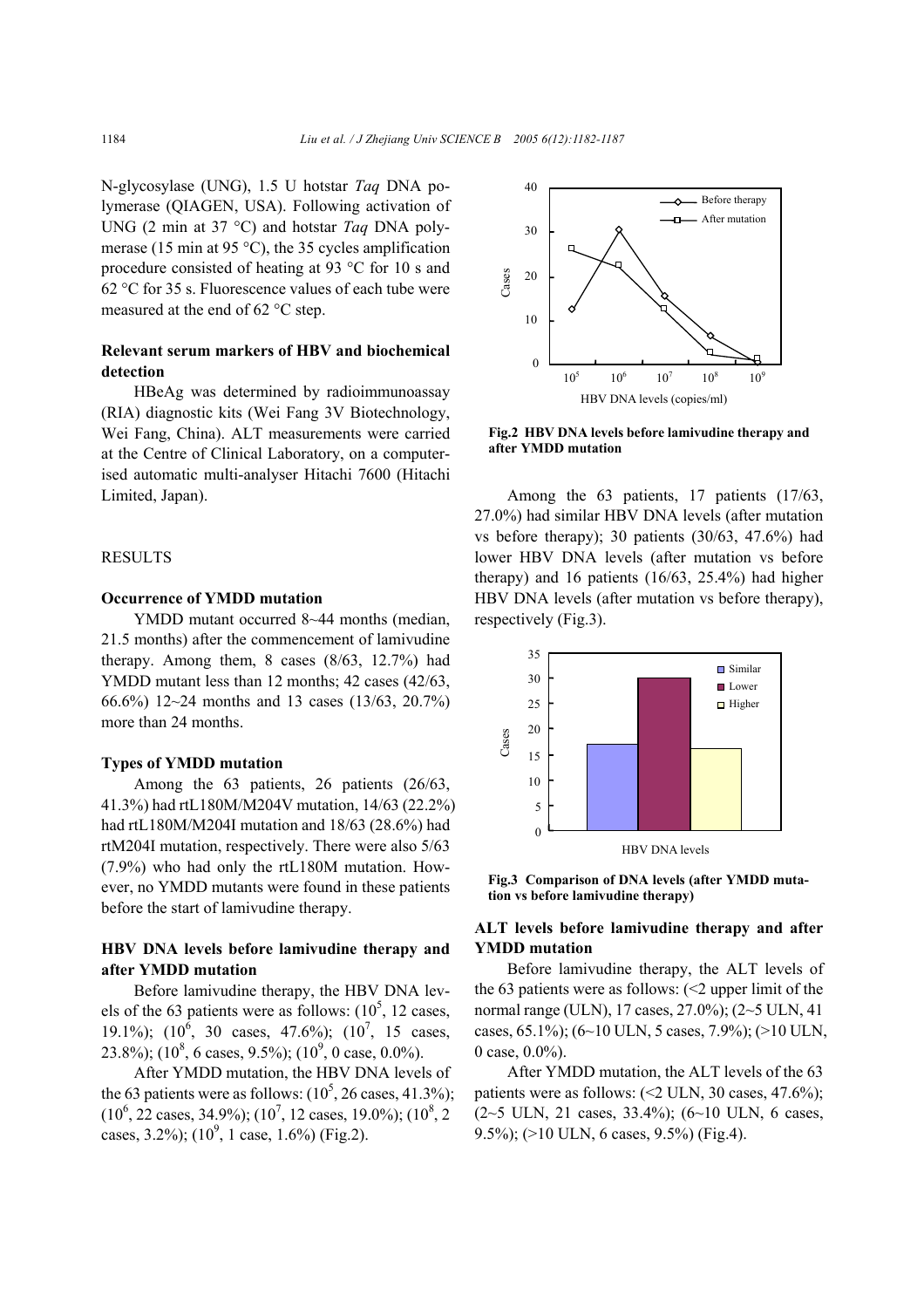

**Fig.4 ALT levels before lamivudine therapy and after YMDD mutation** 

Among the 63 patients, 30 patients (30/63; 47.6%) had similar ALT levels (after mutation vs before therapy); 21 patients (21/63; 33.3%) had lower ALT levels (after mutation vs before therapy) and 12 patients (12/63; 19.1%) had higher ALT levels (after mutation vs before therapy), respectively (Fig.5).



**Fig.5 Comparison of ALT levels (after YMDD mutation vs before lamivudine therapy)** 

#### **Results after retreatment**

Twenty-seven patients received lamivudine (100 mg/d) and adefovir dipivoxil (10 mg/d) in combination for 12 months after the emergence of breakthrough hepatitis during continuous lamivudine therapy. The mean viral load had decreased by 2 log at least, ALT levels were all less than 2 ULN. There were no toxic side effects due to adefovir treatment. However, there were no significant changes in the levels of HBV DNA and ALT observed in other 57 patients including 6 patients treated with lamivudine and Chinese herbs in combination, 24 patients continuing lamivudine monotherapy and 6 patients

treated with Chinese herbs only.

#### DISCUSSION

CHB can be treated with a nucleoside analogue, lamivudine (2′3′-dideoxy-3′-thiacytidine). In the short term, substantial inhibition of HBV replication can be achieved. The risk of developing lamivudine resistance increases with the duration of therapy. In a study from Asia, genotypic resistance increased from 14% in year 1 to 38%, 49%, 66%, and 69% after 2, 3, 4, and 5 years, respectively, of treatment (Guan *et al*., 2001). Resistance is associated with mutations in the highly conserved YMDD motif (codons 203~206 of the reverse transcriptase (rt)), which is part of the catalytic site of the HBV polymerase (Allen *et al*., 1998; Chayama *et al*., 1998). These resistant HBV strains revealed isoleucine (I) or valine (V) substitutions instead of methionine (M) in the YMDD motif of the RNA-dependent DNA polymerase. The same changes were also observed in lamivudine-resistant human immunodeficiency virus (HIV). Recently, methionine to serine (M204S) in YMDD motif was reported (Bozdayi *et al*., 2004). These changes are associated frequently with other changes in the amino acid 180 (leucine to methionine) (Melegari *et al*., 1998). The clinical course of hepatitis B in patients with lamivudine-resistant mutants is variable and the long-term outcome remains to be determined. In some patients, emergence of lamivudine-resistant mutants may be accompanied by acute exacerbations of liver disease and rarely hepatic decompensation (Bartholomew *et al*., 1997; Dienstag *et al*., 2003; Liaw *et al*., 1999; Tipples *et al*., 1996).

In this study, our results indicated that YMDD mutants occurred 8~44 months (median, 21.5 months) after the commencement of lamivudine therapy. Most of the cases (42/63, 66.6%) developed YMDD mutants between 12 and 24 months.

Our results also indicated that four types of YMDD mutation occurred in this study, L180M/ M204V mutation was the predominant type (26/63, 41.3%). The results were in accordance with other research group's reports (Pillay *et al*., 1998).

HBV DNA and ALT levels determined after YMDD mutations were similar or lower than before these mutations. A minority of patients had higher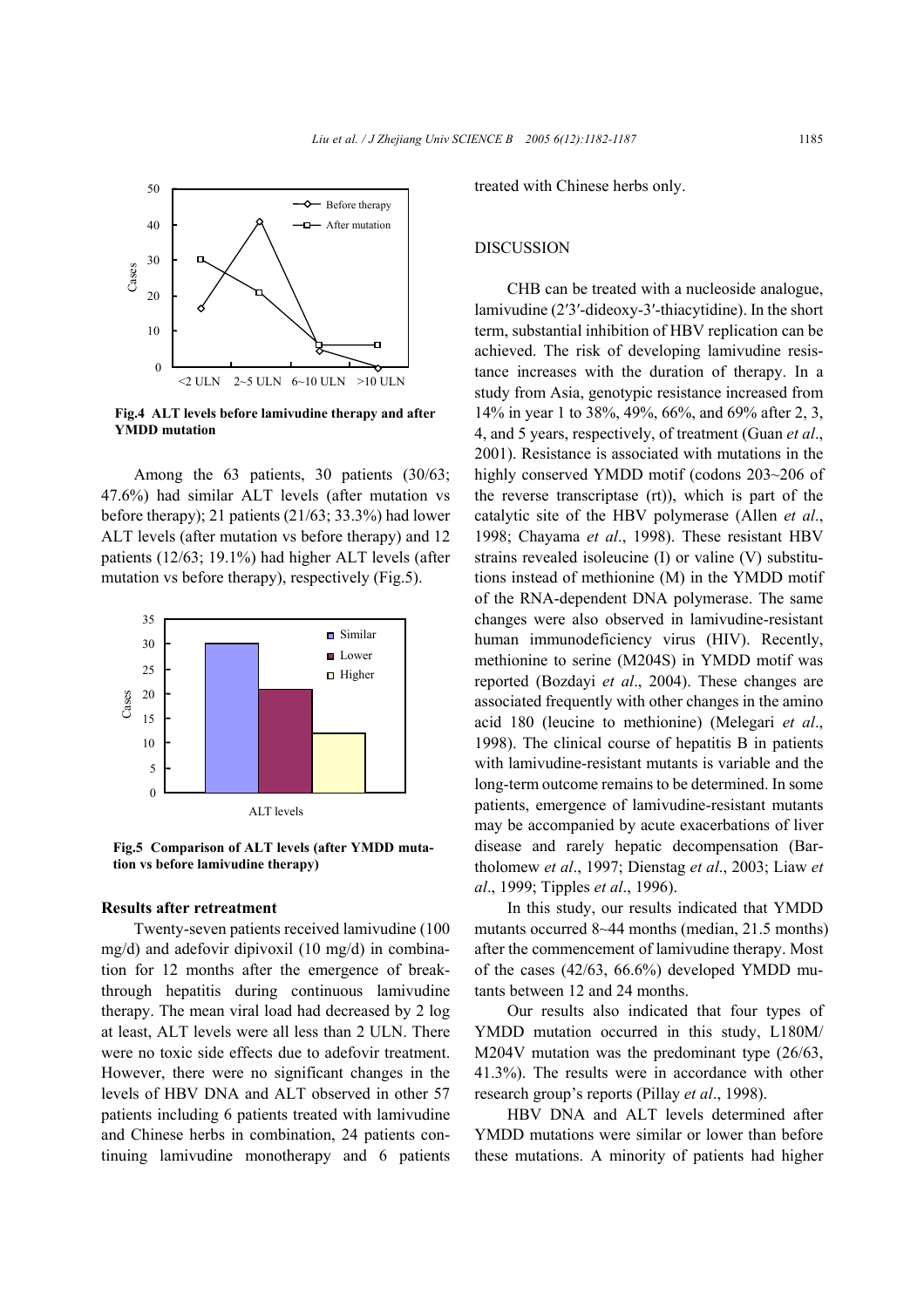HBV DNA levels (16/63, 25.4%) or ALT levels (12/63, 19.1%) after mutation. This result indicated that despite resistance to lamivudine, some patients with YMDD mutants had significantly lower HBV DNA and ALT levels compared with baseline values. This might have resulted from the decreased replication efficiency of the mutants (Liaw *et al*., 2000; Melegari *et al*., 1998; Ono-Nita *et al*., 1999).

For patients with confirmed lamivudine resistance, the options from AASLD Practice Guideline include continuing lamivudine treatment as long as it benefits the patient (based on clinical assessment, ALT, and HBV DNA levels) is maintained; discontinuing treatment and monitoring for hepatitis flares; or switching to other antiviral agents such as adefovir, that are effective in suppressing lamivudine-resistant HBV (Lok and McMahon, 2004). Recently, a study (Chen *et al*., 2004) showed that patients who discontinued lamivudine therapy had an increased frequency of flare-ups and higher ALT peaks than those who continued therapy for 4 months post breakthrough. Therefore, it is recommended that patients should be followed up carefully once YMDD mutants appear, especially for those with hepatic decompensation at the onset of biochemical breakthrough of YMDD mutants. They could benefit from newer nucleotide analogue (e.g. adefovir) to combat HBV mutants. Our follow-up study also demonstrated the role adefovir plays in treating patients with YMDD mutation. More samples are needed for further study.

#### **References**

- Allen, M.I., Deslauriers, M., Andrews, C.W., Tipples, G.A., Walters, K.A., Tyrell, D.L., Brown, N., Condreay, L.D., 1998. Identification and characterization of mutations in hepatitis B virus resistant to lamivudine. *Hepatology*, **27**(6):1670-1677. doi:10.1002/hep.510270628.
- Bartholomew, M.M., Jansen, R.W., Jeffers, L.J., Reddy, K.R., Johnson, L.C., Bunzendahl, H., Condreay, L.D., Tzakis, A.G., Schiff, E.R., Brown, N.A., 1997. Hepatitis-B-virus resistance to lamivudine given for recurrent infection after orthotopic liver transplantation. *Lancet*, **349**(9044): 20-22. doi:10.1016/S0140-6736(96)02266-0.
- Bozdayi, A.M., Eyigun, C.P., Turkyilmaz, A.R., Avci, I.Y., Pahsa, A., Yurdaydin, C., 2004. A novel pattern (sW195a) in surface gene of HBV DNA due to YSDD (L180M plus M204S) mutation selected during lamivudine therapy and successful treatment with adefovir dipivoxil. *J. Clin. Virol.*, **31**(1):76-77. doi:10.1016/j.jcv.2004.05.002.
- Chayama, K., Suzuki, Y., Kobayashi, M., Kobayashi, M., Tsubota, A., Miyano, Y., Koike, H., Kobayashi, M.,

Koida, I., Arase, Y., *et al*., 1998. Emergence and takeover of YMDD motif mutant hepatitis B virus during long-term lamivudine therapy and re-takeover by wild-type after cessation of therapy. *Hepatology*, **27**(6):1711-1716. doi:10.1002/hep.510270634.

- Chen, C.H., Lee, C.M., Lu, S.N., Wang, J.H., Tung, H.D., Hung, C.H., Chen, W.J., Changchien, C.S., 2004. Comparison of clinical outcome between patients continuing and discontinuing lamivudine therapy after biochemical breakthrough of YMDD mutants. *J. Hepatol.*, **41**(3): 454-461. doi:10.1016/j.jhep.2004.04.032.
- de Clercq, E., 2001. Antiviral drugs: current state of the art. *J. Clin. Virol.*, **22**(1):73-89. doi:10.1016/S1386-6532(01) 00167-6.
- de Clercq, E., 2004. Antiviral drugs in current clinical use. *J. Clin. Virol.*, **30**(2):115-133. doi:10.1016/j.jcv.2004.02. 009.
- Dienstag, J.L., Schiff, E.R., Wright, T.L., Perrillo, R.P., Hann, H.W., Goodman, Z., Crowther, L., Condreay, L.D., Woessner, M., Rubin, M., *et al*., 1999. Lamivudine as initial treatment for chronic hepatitis B in the United States. *N. Engl. J. Med.*, **341**(17):1256-1263. doi:10. 1056/NEJM199910213411702.
- Dienstag, J.L., Goldin, R.D., Heathcote, E.J., Hann, H.W., Woessner, M., Stephenson, S.L., Gardner, S., Gray, D.F., Schiff, E.R., 2003. Histological outcome during long-term lamivudine therapy. *Gastroenterology*, **124**(1): 105-117. doi:10.1053/gast.2003.50013.
- Ganem, D., Prince, A.M., 2004. Hepatitis B virus infection−natural history and clinical consequences. *N. Engl. J. Med.*, **350**(11):1118-1129. doi:10.1056/NEJMra031087.
- Guan, R., Lai, C.L., Liaw, Y.F., Lim, S.G., Lee, C.M., 2001. Efficacy and safety of 5-years lamivudine treatment of Chinese patients with chronic hepatitis B [abstract]. *J. Gastroenterol. Hepatol.*, **16**(Suppl 1):A60.
- Lai, C.L., Ching, C.K., Tung, A.K., Li, E., Young, J., Hill, A., Wong, B.C., Dent, J., Wu, P.C., 1997. Lamivudine is effective in suppressing hepatitis B virus DNA in Chinese hepatitis B surface antigen carriers: a placebo-controlled trial. *Hepatology*, **25**(1):241-244.
- Lai, C.L., Chien, R.N., Leung, N.W., Chang, T.T., Guan, R., Tai, D.I., Ng, K.Y., Wu, P.C., Dent, J.C., Barber, J., *et al*., 1998. A one-year trial of lamivudine for chronic hepatitis B. *N. Engl. J. Med.*, **339**(2):61-68. doi:10.1056/ NEJM199807093390201.
- Liaw, Y.F., Chien, R.N., Yeh, C.T., Tsai, S.L., Chu, C.M., 1999. Acute exacerbation and hepatitis B virus clearance after emergence of YMDD motif mutation during lamivudine therapy. *Hepatology*, **30**(2):567-572. doi:10.1002/ hep.510300221.
- Liaw, Y.F., Leung, N.W., Chang, T.T., Guan, R., Tai, D.I., Ng, K.Y., Chien, R.N., Dent, J., Roman, L., Edmundson, S., Lai, C.L., 2000. Effects of extended lamivudine therapy in Asian patients with chronic hepatitis B. Asia Hepatitis Lamivudine Study Group. *Gastroenterology*, **119**(1): 172-180. doi:10.1053/gast.2000.8559.